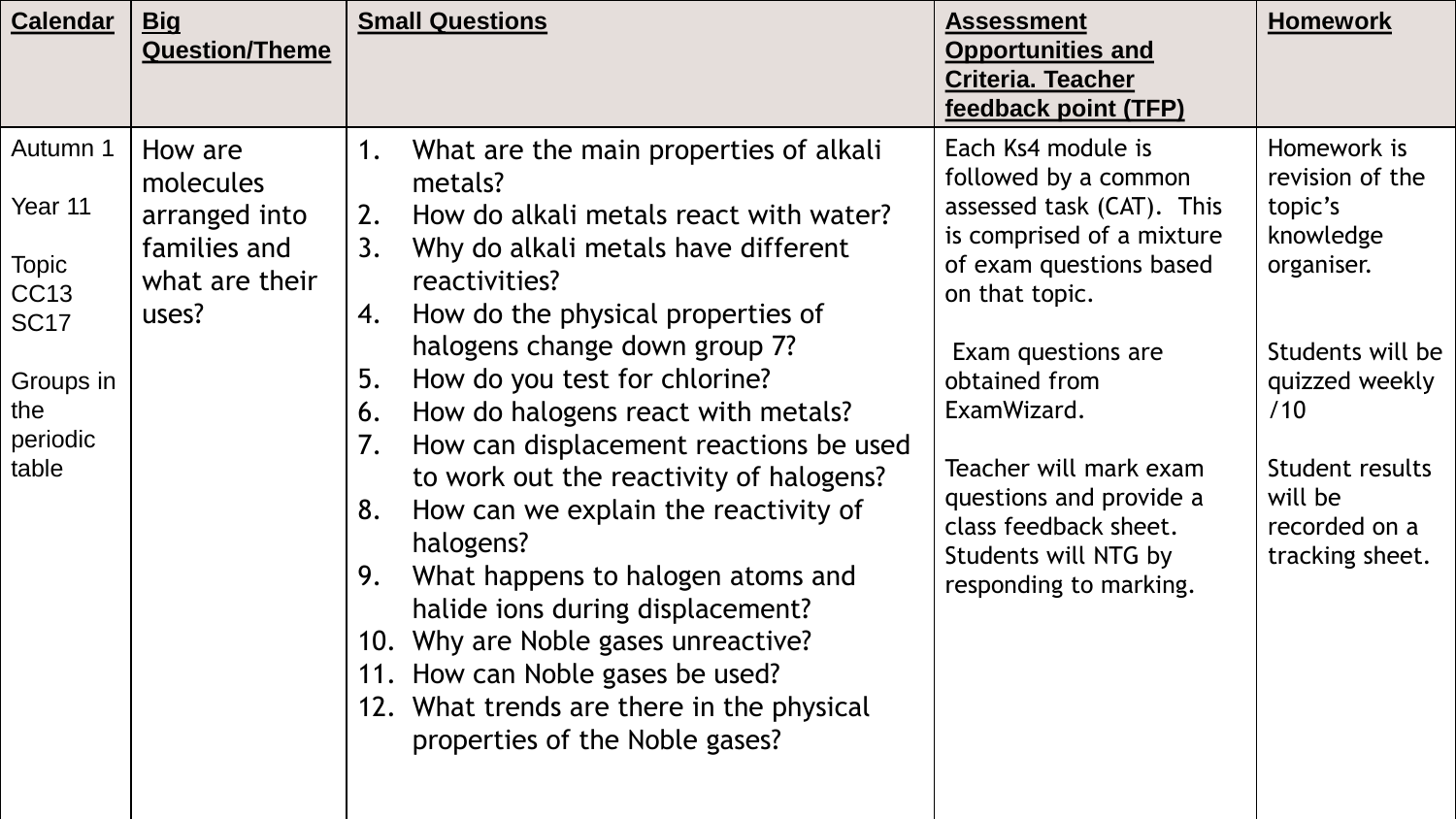| <b>Calendar</b>                                                                          | <b>Big</b><br><b>Question/Theme</b>                                   | <b>Small Questions</b>                                                                                                                                                                                                                                                                                                                                                                                                                                                                                                         | <b>Assessment</b><br><b>Opportunities and</b><br><b>Criteria. Teacher</b><br>feedback point (TFP)                                                                                                                                                                                                                                       | <b>Homework</b>                                                                                                                                                                     |
|------------------------------------------------------------------------------------------|-----------------------------------------------------------------------|--------------------------------------------------------------------------------------------------------------------------------------------------------------------------------------------------------------------------------------------------------------------------------------------------------------------------------------------------------------------------------------------------------------------------------------------------------------------------------------------------------------------------------|-----------------------------------------------------------------------------------------------------------------------------------------------------------------------------------------------------------------------------------------------------------------------------------------------------------------------------------------|-------------------------------------------------------------------------------------------------------------------------------------------------------------------------------------|
| Autumn 1<br>Year 11<br><b>Topic</b><br><b>CC14</b><br><b>SC18</b><br>Rate of<br>Reaction | How can<br>different<br>factors affect<br>the speed of a<br>reaction? | What changes can occur as a reaction<br>1.<br>proceeds?<br>2.<br>How can we investigate rates of<br>reaction?<br>How are graphs used to show rates of<br>3.<br>reaction?<br>What has to happen for two particles to<br>4.<br>react?<br>5.<br>How does the speed of particles affect<br>the rate of reaction?<br>Why do changes in temperature,<br>6.<br>concentration, surface area and pressure<br>affect rates of reaction?<br>What is a catalyst?<br>7.<br>How do catalysts work?<br>8.<br>9.<br>What are enzymes used for? | Each Ks4 module is<br>followed by a common<br>assessed task (CAT). This<br>is comprised of a mixture<br>of exam questions based<br>on that topic.<br>Exam questions are<br>obtained from<br>ExamWizard.<br>Teacher will mark exam<br>questions and provide a<br>class feedback sheet.<br>Students will NTG by<br>responding to marking. | Homework is<br>revision of the<br>topic's<br>knowledge<br>organiser.<br>Students will be<br>quizzed weekly<br>/10<br>Student results<br>will be<br>recorded on a<br>tracking sheet. |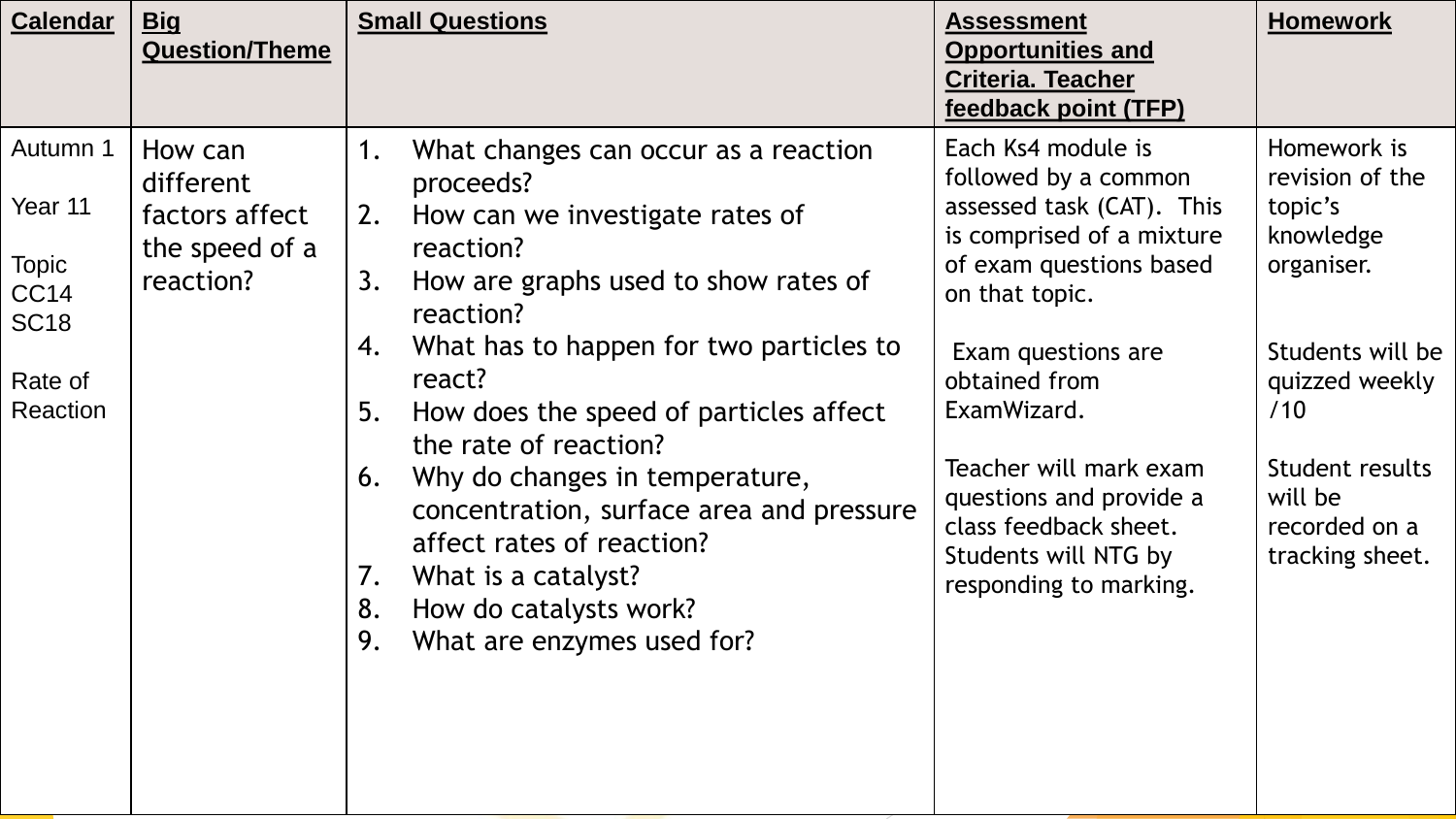| <b>Calendar</b>                                                                          | <u>Big</u><br><b>Question/Theme</b>                                     | <b>Small Questions</b>                                                                                                                                                                                                                                                                                                                                                                                                       | <b>Assessment</b><br><b>Opportunities and</b><br><b>Criteria. Teacher</b><br>feedback point (TFP)                                                                                                                                                                                                                                       | <b>Homework</b>                                                                                                                                                                     |
|------------------------------------------------------------------------------------------|-------------------------------------------------------------------------|------------------------------------------------------------------------------------------------------------------------------------------------------------------------------------------------------------------------------------------------------------------------------------------------------------------------------------------------------------------------------------------------------------------------------|-----------------------------------------------------------------------------------------------------------------------------------------------------------------------------------------------------------------------------------------------------------------------------------------------------------------------------------------|-------------------------------------------------------------------------------------------------------------------------------------------------------------------------------------|
| Autumn 1<br>Year 11<br><b>Topic</b><br><b>CC15</b><br><b>SC19</b><br>Rate of<br>Reaction | Why do some<br>reactions<br>release heat<br>whilst some<br>absorb heat? | What are exothermic and endothermic<br>1.<br>reactions?<br>What are some examples of exothermic<br>2.<br>and endothermic reactions?<br>How can heat changes in solution be<br>3.<br>investigated?<br>How can endothermic and exothermic<br>4.<br>reactions be explained in terms of bonds?<br>How are exothermic and endothermic<br>5.<br>reactions modelled?<br>How are energy changes in reactions<br>6.<br>calculated (H) | Each Ks4 module is<br>followed by a common<br>assessed task (CAT). This<br>is comprised of a mixture<br>of exam questions based<br>on that topic.<br>Exam questions are<br>obtained from<br>ExamWizard.<br>Teacher will mark exam<br>questions and provide a<br>class feedback sheet.<br>Students will NTG by<br>responding to marking. | Homework is<br>revision of the<br>topic's<br>knowledge<br>organiser.<br>Students will be<br>quizzed weekly<br>/10<br>Student results<br>will be<br>recorded on a<br>tracking sheet. |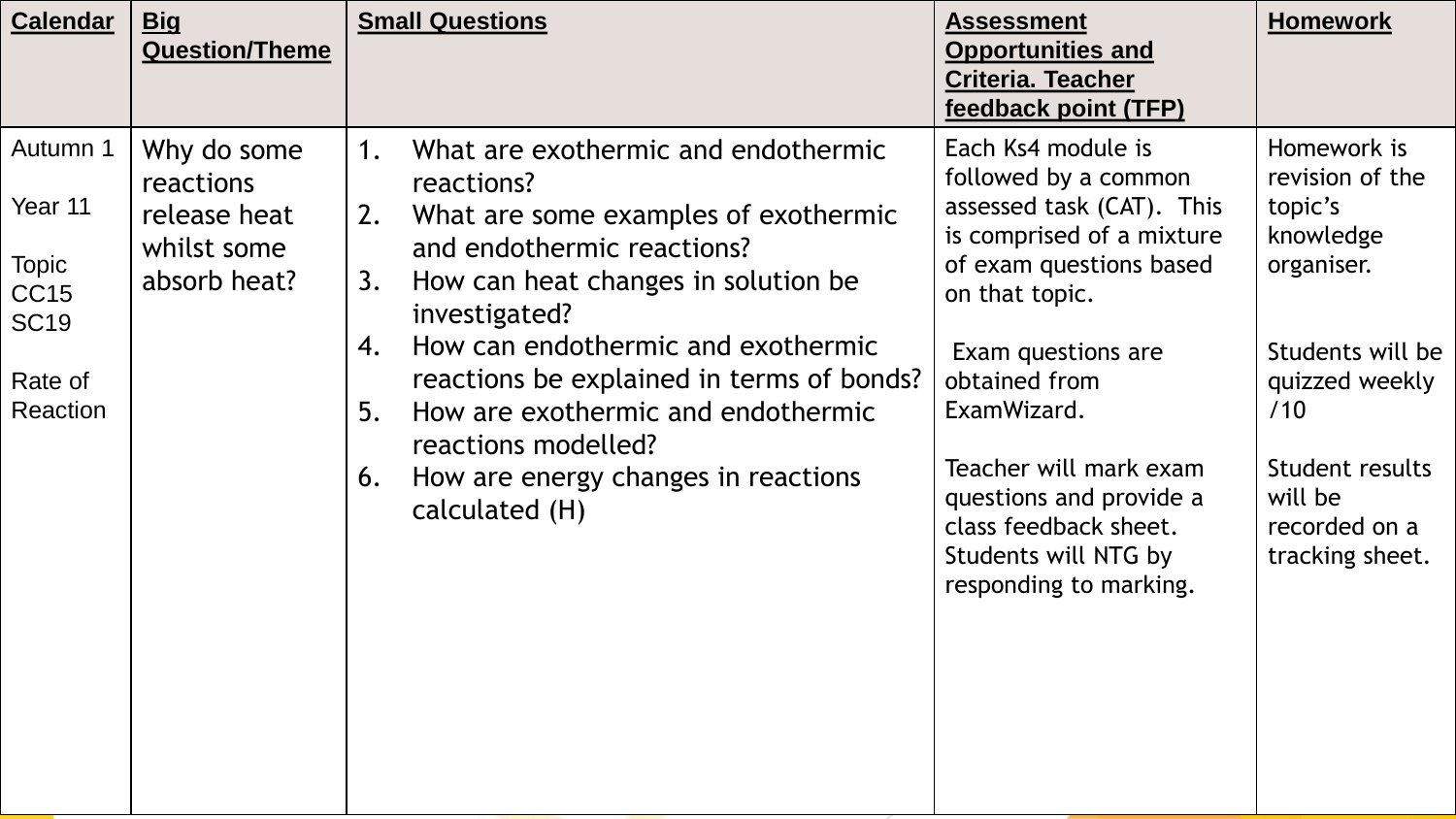| <u>Big</u>            | <b>Small Questions</b>                                    | <b>Assessment</b>                                                                                                                                                                                                                                                                                                                                                                                                                                                                                                                                                                                                                                                                                                                                                                                                     | <b>Homework</b>                                                                                                                                                                                                          |
|-----------------------|-----------------------------------------------------------|-----------------------------------------------------------------------------------------------------------------------------------------------------------------------------------------------------------------------------------------------------------------------------------------------------------------------------------------------------------------------------------------------------------------------------------------------------------------------------------------------------------------------------------------------------------------------------------------------------------------------------------------------------------------------------------------------------------------------------------------------------------------------------------------------------------------------|--------------------------------------------------------------------------------------------------------------------------------------------------------------------------------------------------------------------------|
| <b>Question/Theme</b> |                                                           | <b>Opportunities and</b>                                                                                                                                                                                                                                                                                                                                                                                                                                                                                                                                                                                                                                                                                                                                                                                              |                                                                                                                                                                                                                          |
|                       |                                                           | <b>Criteria. Teacher</b>                                                                                                                                                                                                                                                                                                                                                                                                                                                                                                                                                                                                                                                                                                                                                                                              |                                                                                                                                                                                                                          |
|                       |                                                           | feedback point (TFP)                                                                                                                                                                                                                                                                                                                                                                                                                                                                                                                                                                                                                                                                                                                                                                                                  |                                                                                                                                                                                                                          |
| How do our            | What are hormones and where are they produced?<br>1.      | Each Ks4 module is                                                                                                                                                                                                                                                                                                                                                                                                                                                                                                                                                                                                                                                                                                                                                                                                    | Homework is                                                                                                                                                                                                              |
| bodies regulate       | 3.<br>What is a positive feedback mechanism?              |                                                                                                                                                                                                                                                                                                                                                                                                                                                                                                                                                                                                                                                                                                                                                                                                                       | revision of the                                                                                                                                                                                                          |
| our internal          | 4.                                                        |                                                                                                                                                                                                                                                                                                                                                                                                                                                                                                                                                                                                                                                                                                                                                                                                                       | topic's                                                                                                                                                                                                                  |
| environment?          | 6.<br>How does thyroxine affect metabolic rate?           |                                                                                                                                                                                                                                                                                                                                                                                                                                                                                                                                                                                                                                                                                                                                                                                                                       | knowledge<br>organiser.                                                                                                                                                                                                  |
|                       |                                                           |                                                                                                                                                                                                                                                                                                                                                                                                                                                                                                                                                                                                                                                                                                                                                                                                                       |                                                                                                                                                                                                                          |
|                       | the menstrual cycle?                                      |                                                                                                                                                                                                                                                                                                                                                                                                                                                                                                                                                                                                                                                                                                                                                                                                                       |                                                                                                                                                                                                                          |
|                       |                                                           | Exam questions are                                                                                                                                                                                                                                                                                                                                                                                                                                                                                                                                                                                                                                                                                                                                                                                                    | Students will be                                                                                                                                                                                                         |
|                       | How can hormones increase the chance of pregnancy?<br>10. | obtained from                                                                                                                                                                                                                                                                                                                                                                                                                                                                                                                                                                                                                                                                                                                                                                                                         | quizzed weekly                                                                                                                                                                                                           |
|                       | 12.<br>What is homeostasis?                               |                                                                                                                                                                                                                                                                                                                                                                                                                                                                                                                                                                                                                                                                                                                                                                                                                       | /10                                                                                                                                                                                                                      |
|                       | 13.<br>How is glucose concentration measured?             |                                                                                                                                                                                                                                                                                                                                                                                                                                                                                                                                                                                                                                                                                                                                                                                                                       | Student results                                                                                                                                                                                                          |
|                       | 15.<br>How is type 1 diabetes caused and controlled?      |                                                                                                                                                                                                                                                                                                                                                                                                                                                                                                                                                                                                                                                                                                                                                                                                                       | will be                                                                                                                                                                                                                  |
|                       | How is type 2 diabetes caused and controlled?<br>16.      |                                                                                                                                                                                                                                                                                                                                                                                                                                                                                                                                                                                                                                                                                                                                                                                                                       | recorded on a                                                                                                                                                                                                            |
|                       | diabetes?                                                 | Students will NTG by                                                                                                                                                                                                                                                                                                                                                                                                                                                                                                                                                                                                                                                                                                                                                                                                  | tracking sheet.                                                                                                                                                                                                          |
|                       | <b>TRIPLE ONLY</b>                                        | responding to marking.                                                                                                                                                                                                                                                                                                                                                                                                                                                                                                                                                                                                                                                                                                                                                                                                |                                                                                                                                                                                                                          |
|                       |                                                           |                                                                                                                                                                                                                                                                                                                                                                                                                                                                                                                                                                                                                                                                                                                                                                                                                       |                                                                                                                                                                                                                          |
|                       |                                                           |                                                                                                                                                                                                                                                                                                                                                                                                                                                                                                                                                                                                                                                                                                                                                                                                                       |                                                                                                                                                                                                                          |
|                       | vasodilation?                                             |                                                                                                                                                                                                                                                                                                                                                                                                                                                                                                                                                                                                                                                                                                                                                                                                                       |                                                                                                                                                                                                                          |
|                       | 4) Why is osmoregulation important?                       |                                                                                                                                                                                                                                                                                                                                                                                                                                                                                                                                                                                                                                                                                                                                                                                                                       |                                                                                                                                                                                                                          |
|                       | 5) What is the structure of the urinary system?           |                                                                                                                                                                                                                                                                                                                                                                                                                                                                                                                                                                                                                                                                                                                                                                                                                       |                                                                                                                                                                                                                          |
|                       |                                                           |                                                                                                                                                                                                                                                                                                                                                                                                                                                                                                                                                                                                                                                                                                                                                                                                                       |                                                                                                                                                                                                                          |
|                       |                                                           |                                                                                                                                                                                                                                                                                                                                                                                                                                                                                                                                                                                                                                                                                                                                                                                                                       |                                                                                                                                                                                                                          |
|                       | 9) How does ADH affect nephrons?                          |                                                                                                                                                                                                                                                                                                                                                                                                                                                                                                                                                                                                                                                                                                                                                                                                                       |                                                                                                                                                                                                                          |
|                       |                                                           | 2.<br>What are the names of the target organs?<br>How does adrenaline prepare the body for fight or flight?<br>5.<br>What is a negative feedback mechanism?<br>7.<br>What is the menstrual cycle?<br>8.<br>What are the roles of oestrogen, progesterone, LH and FSH in<br>How can hormones and barrier methods be used as<br>9.<br>contraception?<br>How is IVF carried out?<br>11.<br>14.<br>How is blood glucose regulated?<br>What is the correlation between body mass and type 2<br>17.<br>1) Why is it important to control core body temperature?<br>2) How is body temperature controlled?<br>3) What is the difference between vasoconstriction and<br>6) How can kidney failure be treated?<br>7) What are the parts of the nephron?<br>8) How does filtration and reabsorption take place in the nephron? | followed by a common<br>assessed task (CAT). This<br>is comprised of a mixture<br>of exam questions based<br>on that topic.<br>ExamWizard.<br>Teacher will mark exam<br>questions and provide a<br>class feedback sheet. |